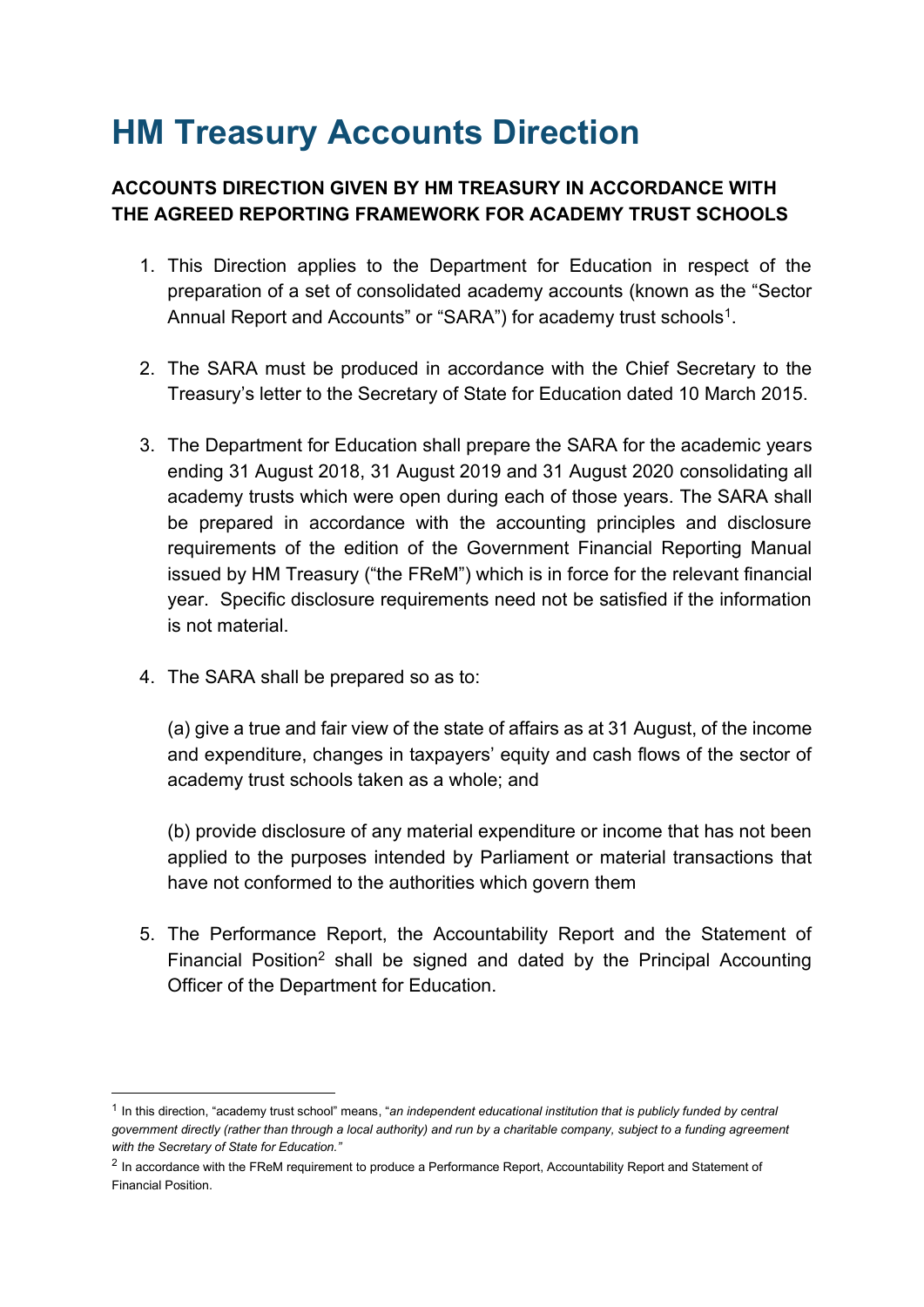- 6. The Statement of Accounting Officer's responsibilities<sup>3</sup> shall be signed and dated by the Principal Accounting Officer for the Department for Education.
- 7. The Accountability Report will include additional information in the form of a "grant tracker" (as set out below), which reconciles the grant income reported by academy trust schools in the academic year to grant paid by the Department for Education in the respective financial years to 31 March. A grant tracker will be prepared for capital grants and another for revenue grants. Amendments to the format of the grant tracker should be agreed with the National Audit Office.
- 8. Compliance with the requirements of the FReM will, in all but exceptional circumstances, be necessary for the accounts to give a true and fair view. If, in these exceptional circumstances, compliance with the requirements of the FReM is inconsistent with the requirement to give a true and fair view, the requirements of the FReM should be departed from only to the extent necessary to give a true and fair view. In such cases, informed and unbiased judgement consistent with both the economic characteristics of the circumstances concerned and the spirit of the FReM. Any material departure from the FReM should be used to devise an appropriate alternative treatment which should be should be discussed in the first instance with HM Treasury.

W Rocke

**Vicky Rock, Interim Director Public Spending Group 6th June 2019** 

 $3$  In accordance with the FReM requirement to produce a Statement of Accounting Officer's responsibilities.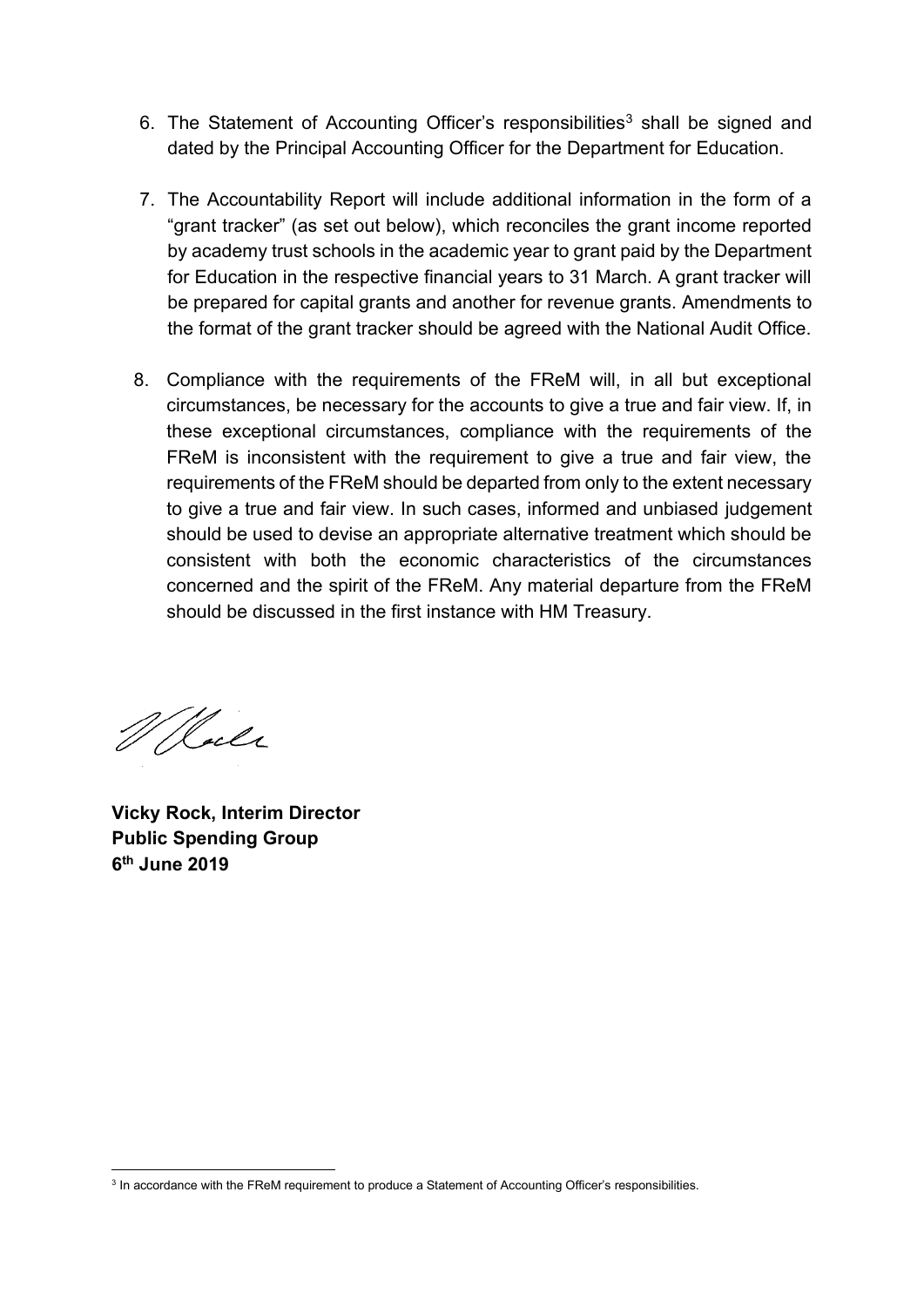## **Derogations from Annual Report & Accounts requirements, agreed with HM Treasury**

| <b>Issue</b>             | <b>Rationale</b>                             | Reference <sup>4</sup> | <b>Analogous Disclosure</b>                          |
|--------------------------|----------------------------------------------|------------------------|------------------------------------------------------|
| <b>Director's Report</b> |                                              |                        |                                                      |
| Identity of              | The sector does not have a single chair or   | <b>FReM</b>            | SARA discloses the name of the minister with         |
| chair and chief          | chief executive, unlike departments, NDPBs,  | 5.3.9 c)               | responsibility for the school system and the name of |
| executive                | etc.                                         |                        | the department's Permanent Secretary.                |
| Composition of           | The sector does not have a unified           | <b>FReM</b>            |                                                      |
| management               | management board, unlike departments,        | 5.3.9 d)               |                                                      |
| board                    | NDPB, etc.                                   |                        |                                                      |
| Details of               | Not applicable to sector as no unified board | FReM                   | As the sector does not have a unified management     |
| significant              | structure                                    | 5.3.9 e)               | board there are no management board directorships    |
| management               |                                              |                        | and interests.                                       |
| board                    |                                              |                        | SARA discloses the number and value of related       |
| directorships            |                                              |                        | party transactions between academy trusts and their  |
| and interests            |                                              |                        | related parties, including academy trust's own board |
|                          |                                              |                        | members.                                             |

| <b>Governance Statement</b> |                                               |                 |                                                   |
|-----------------------------|-----------------------------------------------|-----------------|---------------------------------------------------|
| Compliance                  | Individual academy trusts set local corporate | FReM            | SARA includes a governance report that provides a |
| with Corporate              | governance policies – no over-arching         | $5.3.13 - 14$ , | detailed overview of governance arrangements in   |
| Governance                  | assessment of compliance with Corporate       | <b>MPM</b>      | the sector.                                       |
| Code of                     | Governance Code possible for sector.          | A3.1A           |                                                   |
| Conduct                     |                                               |                 |                                                   |

<sup>4</sup> References have been updated for the 2018/19 year to reference the relevant sections of the 2018/19 FReM/PES paper.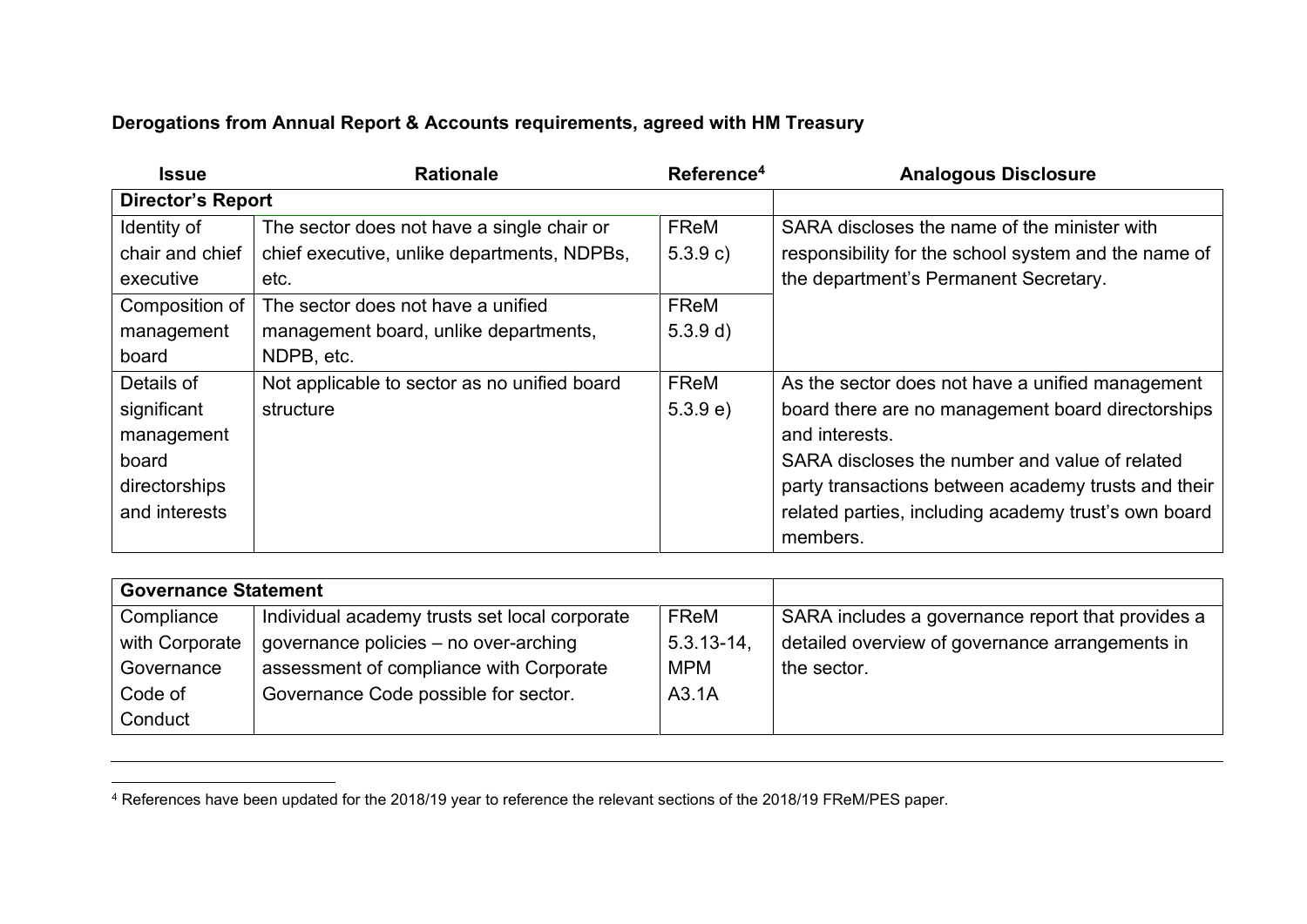| <b>Issue</b>                    | <b>Rationale</b>                                 | Reference <sup>4</sup> | <b>Analogous Disclosure</b>                            |
|---------------------------------|--------------------------------------------------|------------------------|--------------------------------------------------------|
| <b>Accountability Statement</b> |                                                  |                        |                                                        |
| Statement of                    | As the sector is not a department, the           | <b>FReM</b>            | Grant tracker in place to disclose and reconcile       |
| Parliamentary                   | requirement for SoPS is not applicable.          | $3.2.1 -$              | grants received from Department for Education          |
| Supply plus                     |                                                  | 3.2.9 &                | (DfE). Both revenue and capital grant trackers are     |
| related notes                   |                                                  | 5.3.4                  | published in the SARA.                                 |
| Policy                          | Not applicable to sector, which is not a         | FReM                   | An annex to the SARA details all academy trusts        |
| responsibility                  | department per se.                               | 3.2.12; a)             | consolidated into the SARA in that financial year.     |
| for public                      |                                                  |                        |                                                        |
| sector bodies                   |                                                  |                        |                                                        |
| outside the                     |                                                  |                        |                                                        |
| boundary                        |                                                  |                        |                                                        |
| Remote                          | Impractical for the sector to prepare. Academy   | FReM                   | Whilst information on remote contingent liabilities    |
| contingent                      | trusts are not required to collect, calculate or | 3.2.12; b)             | isn't collected form individual academy trusts we will |
| liabilities                     | publish his information.                         |                        | disclose details of remote contingent liabilities that |
|                                 |                                                  |                        | are pervasive across the sector.                       |
| <b>Public Sector</b>            | Impractical for the sector to prepare. Academy   | FReM                   | N/A                                                    |
| Information                     | trusts are not required to collect, calculate or | 3.2.12; c)             |                                                        |
| Holder                          | publish his information.                         |                        |                                                        |
| disclosures                     |                                                  |                        |                                                        |
| (fees and                       |                                                  |                        |                                                        |
| charges)                        |                                                  |                        |                                                        |
| Fees and                        | Not considered applicable to non-fees-and-       | <b>FReM</b>            | SARA accounts will show total income &                 |
| charges                         | charges-based organisations such as              | 3.2.12; f              | expenditure for the sector.                            |
|                                 | academy trusts. Impractical for the sector to    |                        |                                                        |
|                                 | prepare. Academy trusts are not required to      |                        | The individual trust accounts will show an allocation  |
|                                 | collect, calculate or publish his information.   |                        | of total income and expenditure by activity type as    |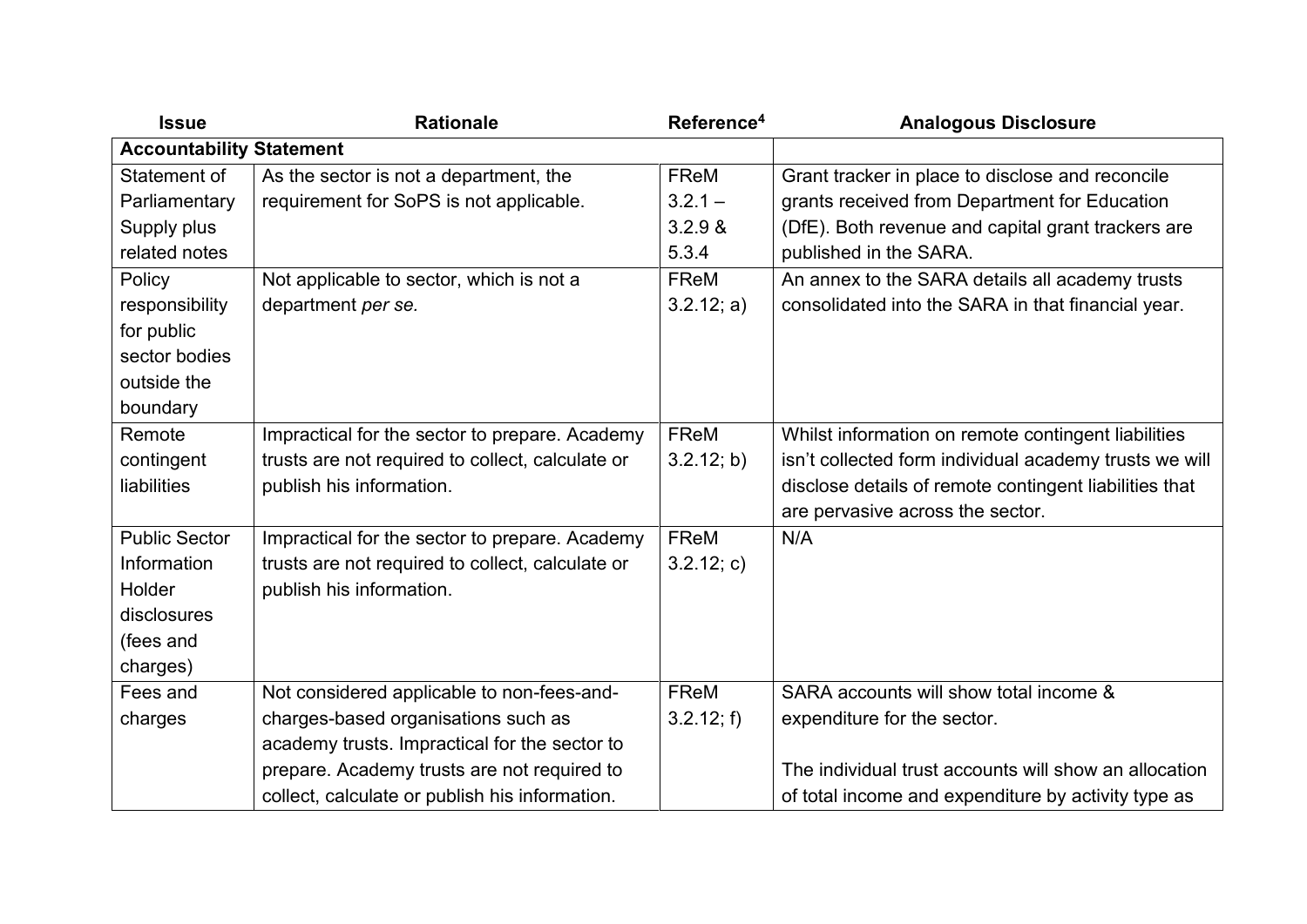| Issue | Rationale | Reference <del>ª</del> | <b>Analogous Disclosure</b> |
|-------|-----------|------------------------|-----------------------------|
|       |           |                        | 102.<br>prescribed by FRS   |

| <b>Remuneration/Staff Report</b> |                                                    |             |                                                     |
|----------------------------------|----------------------------------------------------|-------------|-----------------------------------------------------|
| Single total                     | Not disclosed as no unified board of directors     | <b>FReM</b> | Ministers' details disclosed in DfE's Annual Report |
| figure                           | or ministers specifically allocated to the sector. | 5.3.21      | and Accounts. Academy trust directors'              |
| remuneration                     |                                                    |             | remuneration disclosed in aggregate.                |
| for each                         |                                                    |             |                                                     |
| minister and                     |                                                    |             | SARA discloses number of staff trustees paid in     |
| director and                     |                                                    |             | £10k bands above £60k.                              |
| each                             |                                                    |             | SARA will also identify academy trusts with         |
| component of                     |                                                    |             | employees receiving more than £150k in an annex -   |
| this total figure                |                                                    |             | individual directors are identifiable via academy   |
|                                  |                                                    |             | trust's Annual Report and Accounts.                 |
| Pension                          | Not disclosed as no unified board of directors     | FReM        | Ministers' details disclosed in DfE's Annual Report |
| entitlements                     | or ministers specifically allocated to the sector  | 5.3.22      | and Accounts.                                       |
| for each                         | (ministers' details disclosed in DfE's Annual      |             | In an academy trust the directors are the trustees. |
| minister and                     | Report and Accounts).                              |             | Academy trust trustee's remuneration disclosed in   |
| director                         |                                                    |             | underlying academy trust's Annual Report and        |
| (including all                   |                                                    |             | Accounts. Trustee remuneration (excluding           |
| breakdowns                       |                                                    |             | employer's pension contributions) are disclosed in  |
| required by                      |                                                    |             | aggregate in SARA.                                  |
| FReM)                            |                                                    |             |                                                     |
| Payments for                     | Disclosed on an aggregate level: disclosures       | FReM        | Any payments made to ministers for loss of office   |
| loss of office                   | not made for individual academy trust directors    | 5.3.23      | during the year will be disclosed in DfE's Annual   |
|                                  | due to scale.                                      |             | Report and Accounts.                                |
|                                  |                                                    |             | SARA discloses any payments made to academy         |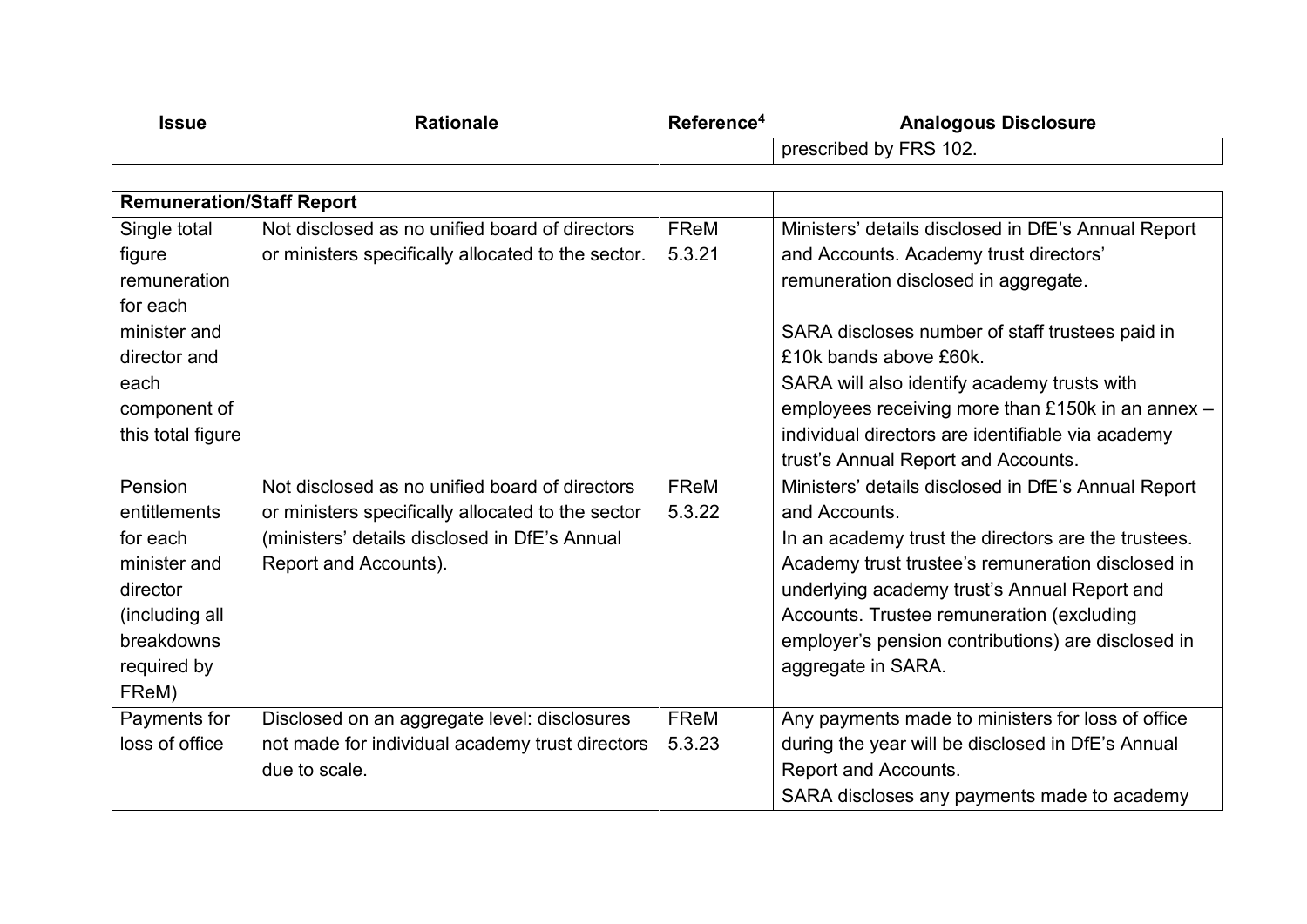| <b>Issue</b>        | <b>Rationale</b>                                 | Reference <sup>4</sup> | <b>Analogous Disclosure</b>                          |
|---------------------|--------------------------------------------------|------------------------|------------------------------------------------------|
|                     |                                                  |                        | trust directors for loss of office on an aggregate   |
|                     |                                                  |                        | basis.                                               |
| Payments to         | Disclosures not made for individual academy      | <b>FReM</b>            | $N/A$ .                                              |
| past directors      | trust directors due to scale of data.            | 5.3.24                 |                                                      |
| Fair pay            | Not disclosed as median pay data for sector      | <b>FReM</b>            | $N/A$ .                                              |
| disclosures         | not collected.                                   | 5.3.25, 26             |                                                      |
| (pay multiples)     |                                                  |                        |                                                      |
| <b>Remuneration</b> | Individual academy trusts set local              | FReM                   | Broad sector-level policies & principles disclosed   |
| policy              | remuneration policies - few over-arching         | 5.3.20                 | where applicable.                                    |
|                     | policies for sector.                             |                        |                                                      |
| Staff policies      | Individual academy trusts set local staff        | <b>FReM</b>            | Broad sector-level policies & principles disclosed   |
|                     | policies – no over-arching policies for sector.  | 5.3.28 e)              | where applicable.                                    |
| Details of off-     | Impractical for the sector to prepare. Academy   | FReM                   | The number of off-payroll engagements is disclosed   |
| payroll             | trusts are not required to collect, calculate or | $5.3.28$ i)            | (split between trustees and non-trustees) albeit to  |
| engagements         | publish this information. Any attempt to request | PES (2018)             | different thresholds. The total value of off-payroll |
|                     | them to do so for the purposes of the SARA       | 11 para's              | and consultancy arrangements is also published.      |
|                     | will likely lead to low quality information that | 19.1-19.8              | Details of off-payroll engagements with trustees can |
|                     | isn't audited at the local or sector level.      |                        | be found in the accounts of the underlying academy   |
|                     |                                                  |                        | trusts.                                              |

| <b>Annexes</b> |                                          |                  |  |
|----------------|------------------------------------------|------------------|--|
| Core Table -   | Not applicable to sector, which is not a | $PES (2018)$ N/A |  |
| Public         | department <i>per se.</i>                | 11, 11           |  |
| Spending       |                                          |                  |  |
| Core Table $-$ | Not applicable to sector, which is not a | PES (2018)   N/A |  |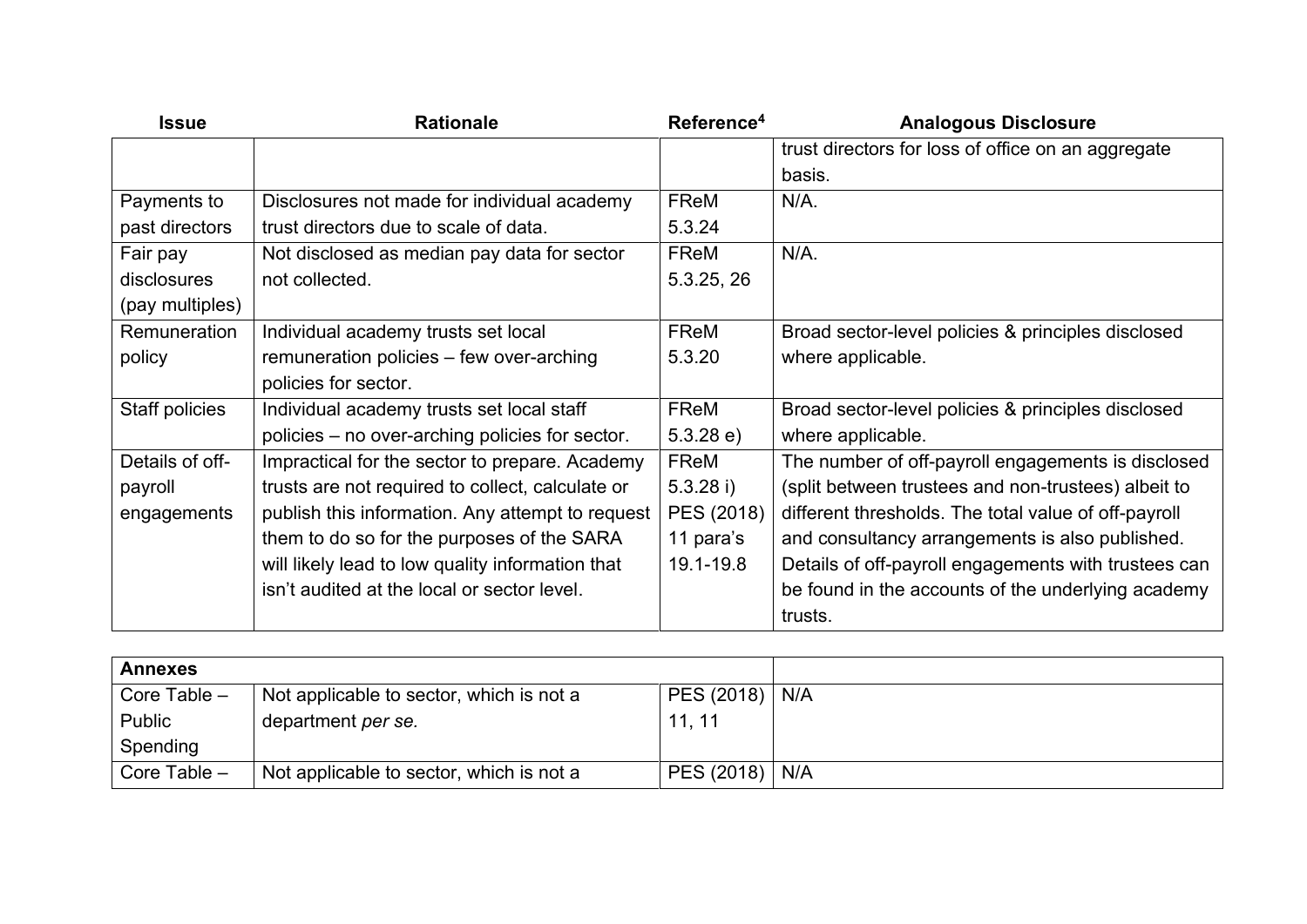| <b>Issue</b>   | <b>Rationale</b>                                | Reference <sup>4</sup> | <b>Analogous Disclosure</b>                                                            |
|----------------|-------------------------------------------------|------------------------|----------------------------------------------------------------------------------------|
| Administration | department per se.                              | 11, 11                 |                                                                                        |
| <b>Budgets</b> |                                                 |                        |                                                                                        |
| Environmental  | PES requires departments to report on how       | PES (2018)             | DfE's Annual Report and Accounts detail how                                            |
| and            | they have incorporated sustainable              | 11, 21-25              | sustainable development, climate change                                                |
| sustainability | development, climate change adaptation and      |                        | adaptation and rural proofing considerations have                                      |
| disclosures    | rural proofing considerations into policy. The  |                        | been incorporated into policy decisions that impact                                    |
|                | sector is not a department per se and is not    |                        | the academy trust sector.                                                              |
|                | responsible for setting over-arching policy for |                        |                                                                                        |
|                | academy trusts.                                 |                        | Where academy trusts hold material financial                                           |
|                |                                                 |                        | investments, the extent (if any) to<br>which it takes social, environmental or ethical |
|                | Individual academy trusts are not required to   |                        | considerations into account in its                                                     |
|                | follow the requirements set out in PES papers   |                        | investment policy will be published in the trust's own                                 |
|                | and therefore are not required to make          |                        | Annual Report and Accounts.                                                            |
|                | environmental and sustainability disclosures    |                        |                                                                                        |
|                | over and above those required by the            |                        |                                                                                        |
|                | Companies Act. Any attempt to request them      |                        |                                                                                        |
|                | to make such disclosures for the purposes of    |                        |                                                                                        |
|                | the SARA would place a significant additional   |                        |                                                                                        |
|                | burden on the sector.                           |                        |                                                                                        |
| Parliamentary  | Academy trust sector is not subject to          | PES (2018)             | As an analogy, the governance statement refers to                                      |
| Ombudsman      | Parliamentary Ombudsman oversight.              | 11, 26                 | the ESFA complaints procedure and details the                                          |
| complaint      |                                                 |                        | number of allegations reported to ESFA during the                                      |
| disclosures    |                                                 |                        | reporting period.                                                                      |

| д с<br>ounts : |  |
|----------------|--|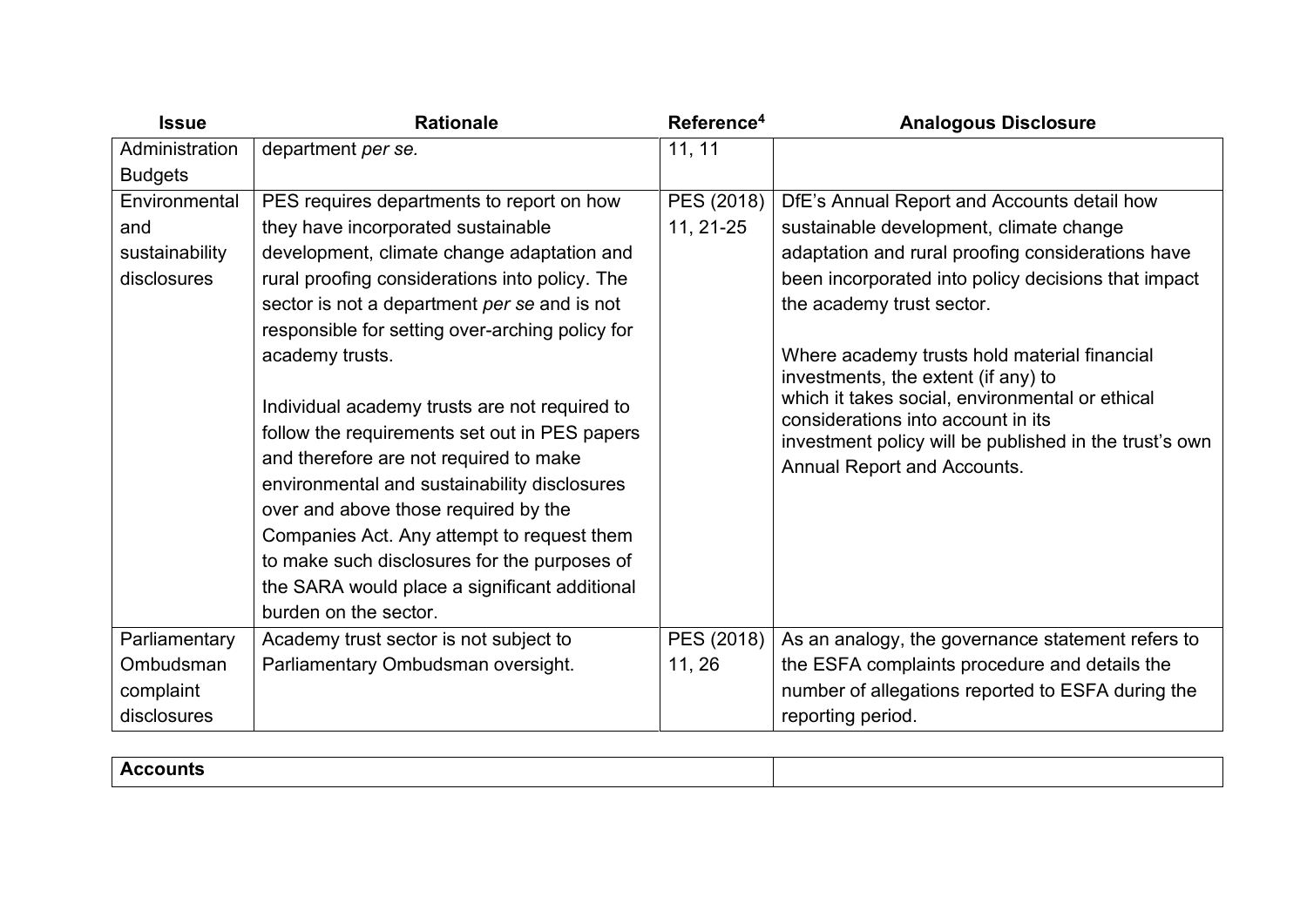| <b>Issue</b>   | <b>Rationale</b>                                | Reference <sup>4</sup> | <b>Analogous Disclosure</b>                            |
|----------------|-------------------------------------------------|------------------------|--------------------------------------------------------|
| Information of | Not applicable as PFI commitments are legally   | FReM                   | The PPE accounting policy note and the PFI             |
| what PFI       | held by contracting local authorities; academy  | 5.4.26                 | commitments note both explain that whilst the sites    |
| commitments    | trusts are liable to LAs for servicing costs of |                        | are managed through PFI arrangements the               |
| relate to      | PFI commitments.                                |                        | academy trusts are not direct counterparties to the    |
|                |                                                 |                        | PFI agreements, which remain with their local          |
|                |                                                 |                        | authorities or the ESFA.                               |
| Related        | Disclosures are in the spirit of the standard,  | FReM                   | DfE Annual Report and Accounts and the Grant           |
| parties        | rather than completely adherent. As there is no | 10.2.7,                | Tracker disclose DfE Group payments to academy         |
|                | parent entity, it is not possible to apply the  | FReM                   | trusts and provide links to ESFA's investigations of   |
|                | standard in full.                               | Annex 2                | academies' governance and financial management,        |
|                |                                                 |                        | including treatment of related parties.                |
|                |                                                 |                        | From April 2019 academy trusts will need to report     |
|                |                                                 |                        | all related party transactions $>$ £20 $k$ to ESFA as  |
|                |                                                 |                        | they occur and we will look at using this information  |
|                |                                                 |                        | to further strengthen the related party disclosures in |
|                |                                                 |                        | the SARA from 2019/20.                                 |
| Events after   | In line with Whole of Government Accounts,      | FReM                   | Whilst information on events after the reporting       |
| the reporting  | adjusting events will be disclosed but the      | 10.2.4                 | period aren't collected from individual academy        |
| period         | accounts will not be adjusted accordingly.      |                        | trusts the SARA discloses details of any events that   |
|                |                                                 |                        | are pervasive across the sector.                       |